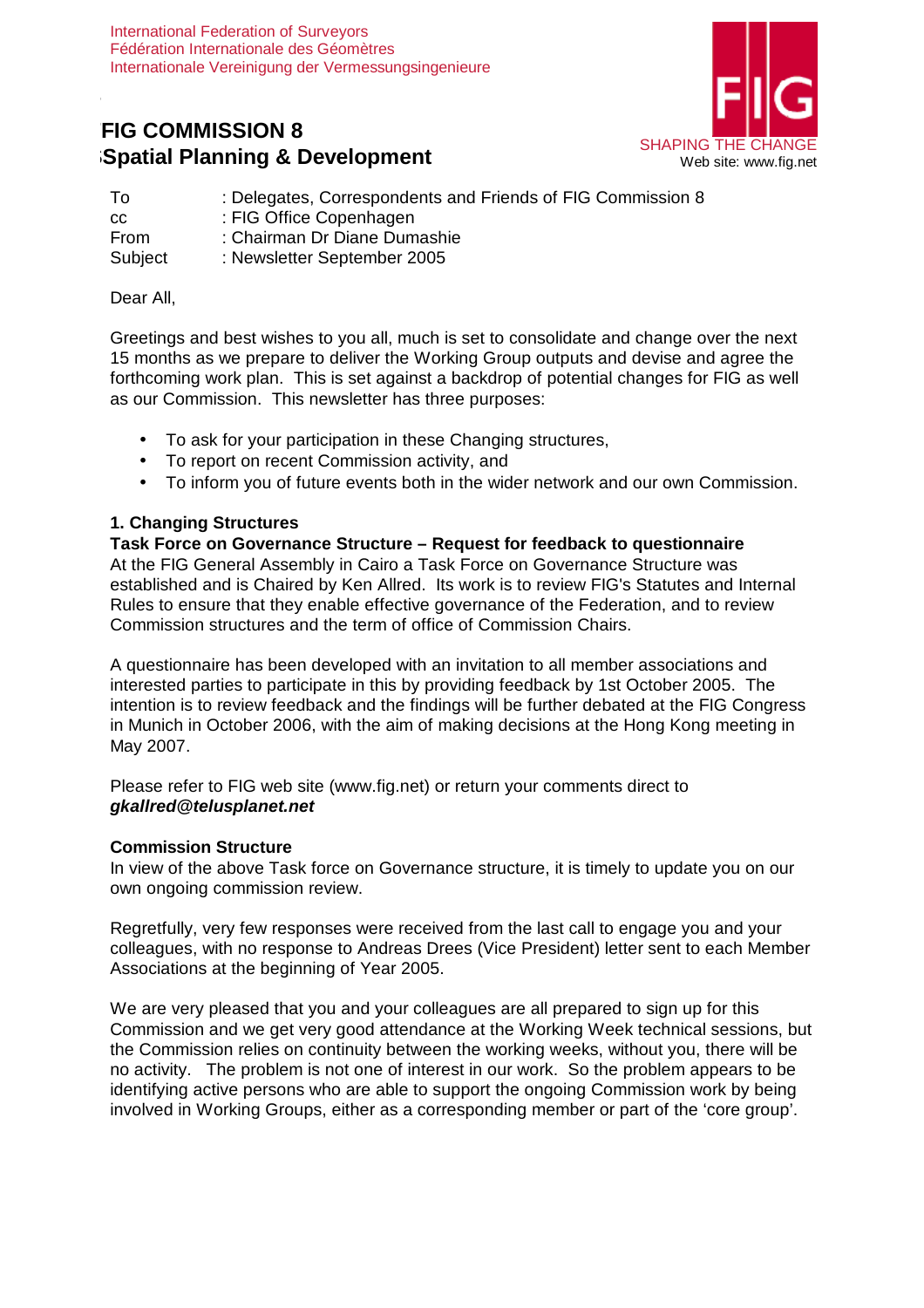Understanding that there are increasing pressures on all our time, new ways have to be found to encourage and re engage you and other country delegates. In order to lay the foundation for our next Chairman, Simon Adcock, actions from you to assist this includes:

- Feedback on topics that interest you,
- Ideas on forming e- dialogues and networks,
- Devising the next work plan that takes on board your needs and ideas,
- Continuing efforts at Regional weeks to promote the Commission and continue with specific technical session, seminars, breakfast and roundtables meetings.

#### **New plan proposals** 2006- 2010

Work has progressed to develop this plan. It will be agreed in May – June 2006, in preparation for presentation and acceptance at Congress in Munich 2006.

We've now had two roundtable discussions (Jakarta, and Cairo), so again, in Ghana the administrative session will continue to evolve this plan. This final round table discussion will be led by Simon Adcock (incoming chair).

In the meantime, it is intended to circulate a final draft list early in 2006, for your further input. It is of vital importance that you inform this decision making process. Do let us know your views and ideas for topics and if you are able to lead any e dialogues and/ or meetings or alternatively which topics you'd be happy to be a corresponding member.

#### **2. Commission Activity Chair Elect**

The formalities of welcoming Simon Adcock (Australia) have been completed but it is

pertinent to record in our newsletter his appointment and wish him success in his role. He is currently working hard to form the new Commission Structure. Do expect further correspondence from him early in the New Year.

#### **Welcome to New Members**

It is with pleasure and we extend a warm welcome to new Commission 8 members joining us from:

- Austria Peter Belada.
- Serbia and Montenegro Dr. Milan Trifković

#### **Working Groups**

Both working groups (8.3 & 8.4) are active with delegates engaged;

WG 8.3 continues to liaise with UN Habitat. The period during June- August was quite, but it is anticipated that discussion may once again resume over the next few months. The focus on the impact that Surveyor Planners can have in the development of urban and rural areas in the context of assisting the UN is of great importance and considered worthwhile by UN Habitat officers. This opportunity will continue over the next 12 months and your participation on feedback will continue to be welcomed, do let me know by email if you wish to be involved and I'll ensure you are included in the mailings.

In the meantime, **World Habitat Day** is on Monday 3rd October. The theme this year is the Millennium Development Goals and the City. See www.unhabitat.org/whd

**WG 8.4** web site (link via www.fig.Net) is a good means to keep abreast of activity.

**Ad Hoc WG- Disaster Management.** Prompted by WG 8.4 activities, ad hoc liaison is growing from an umbrella group – Gi4DM. This is a promising area for our commission and over the next few vears is likely to grow in its activity. Unfortunately neither Theo Kotter (Chair WG 8.4) or myself are able to continue monitoring the flow of emails and we need some assistance.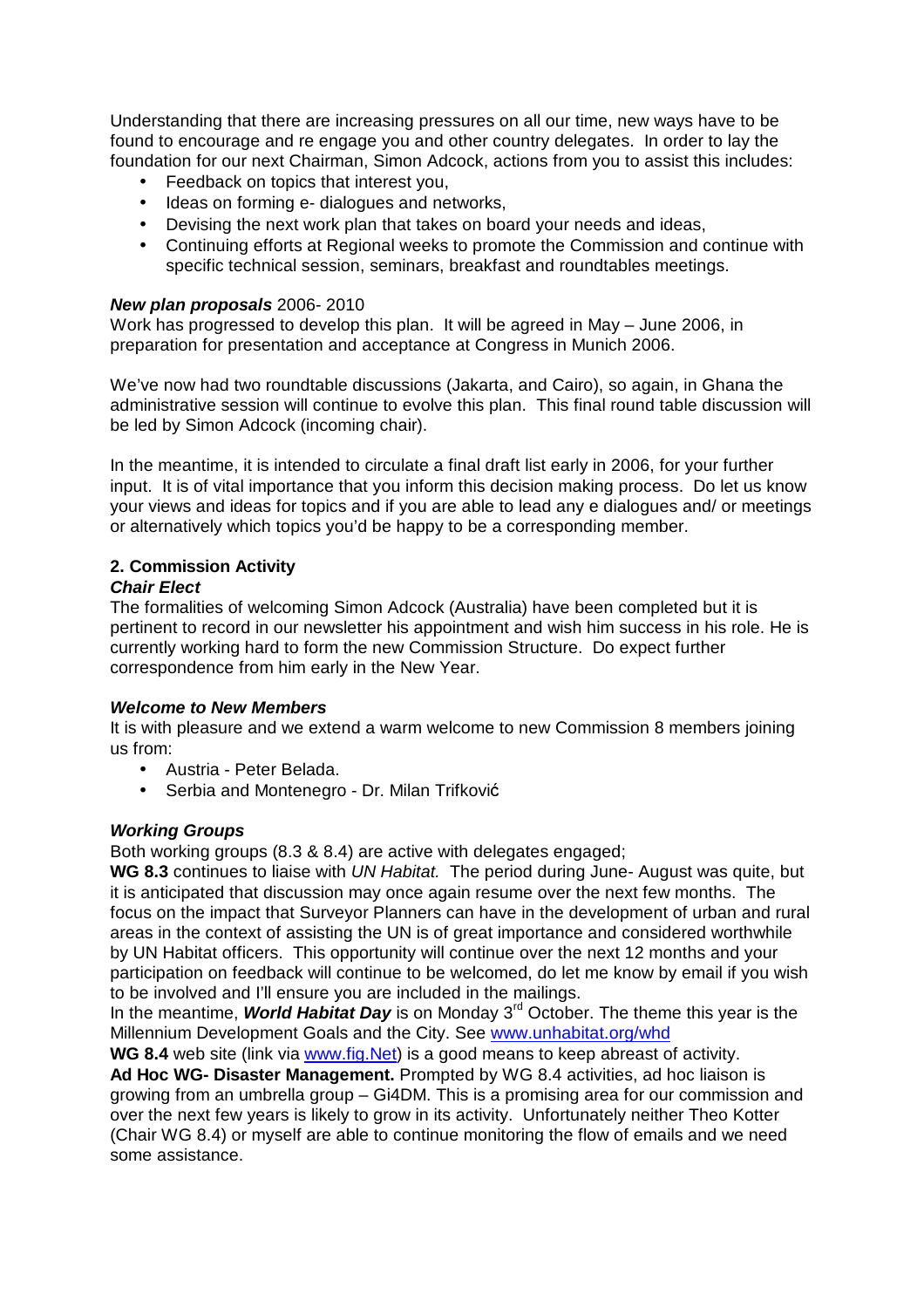If you or your member colleagues are interested in this field do contact me or Theo for a briefing. I would anticipate that over the next 12 months it is only necessary to monitor, with an opportunity to build this into a WG post October 2006.

#### **Cairo April 2005**

Comm 8 administrative session was well attended with many new comers from both the North Africa region as well as International delegates. The full report has been submitted to FIG HQ and is now on the web site.

#### **Proposed UK Seminar 2005**

This seminar was finally cancelled, but not until it gathered momentum with eight delegates confirming attendance, then in the next moment some of these delegates pulled out, with only another three coming forward which was not sufficient to continue. At the eleventh hour it was a shame to cancel but the positive lesson is that small seminars involving different nations is possible and it is hoped that this idea may be progressed in the next term.

Continuing this seminar theme, it is proposed to organise an Environmental and Regeneration seminar at the next regional conference in Ghana 2006. More information will be circulated to you as matters are progressed.

## **3. Future Events**

#### **Regional Working Weeks**

There were two working weeks proposed prior to the Congress in October 2006.

The first was in Cuba, the second in Ghana. Unfortunately as announced on the FIG web page the WW Havana, Cuba (26- $29<sup>th</sup>$  September 2005) was regretfully cancelled but I'm pleased to inform you that the Ghanaian Local organising committee is working hard to hold the  $5<sup>th</sup>$  Regional conference in 2006 ( $8<sup>th</sup>$ -11<sup>th</sup> March 2006)

### **5th FIG Regional Conference, Accra, Ghana: Promoting land information and good governance.**

The focus of the will be on Land administration and good governance as conditions for sustainable development, full details are available on the web site.

In addition to the proposed Environment and Regeneration and planning seminar, particular areas of interest for Comm 8 members will include:

- Modern technology and land administration
- Urban-rural interrelationship in land administration
- Mine surveying

All members are encouraged to consider presenting a paper. It is worthwhile reminding your colleagues that the papers achieve a worldwide circulation. There are two formal means of getting your paper noticed.

First all papers are made available in a new web based library administered by FIG central office, follow the links to the FIG Surveyors Reference Library. In addition, in the past, all submitted papers are distributed during the conference on CD. Second it is for the Commission Chair to nominate exceptional papers.

Please note that the deadline for abstracts is 10 November 2005, with final full papers (not exceeding 15 pages) due 10 January 2006.